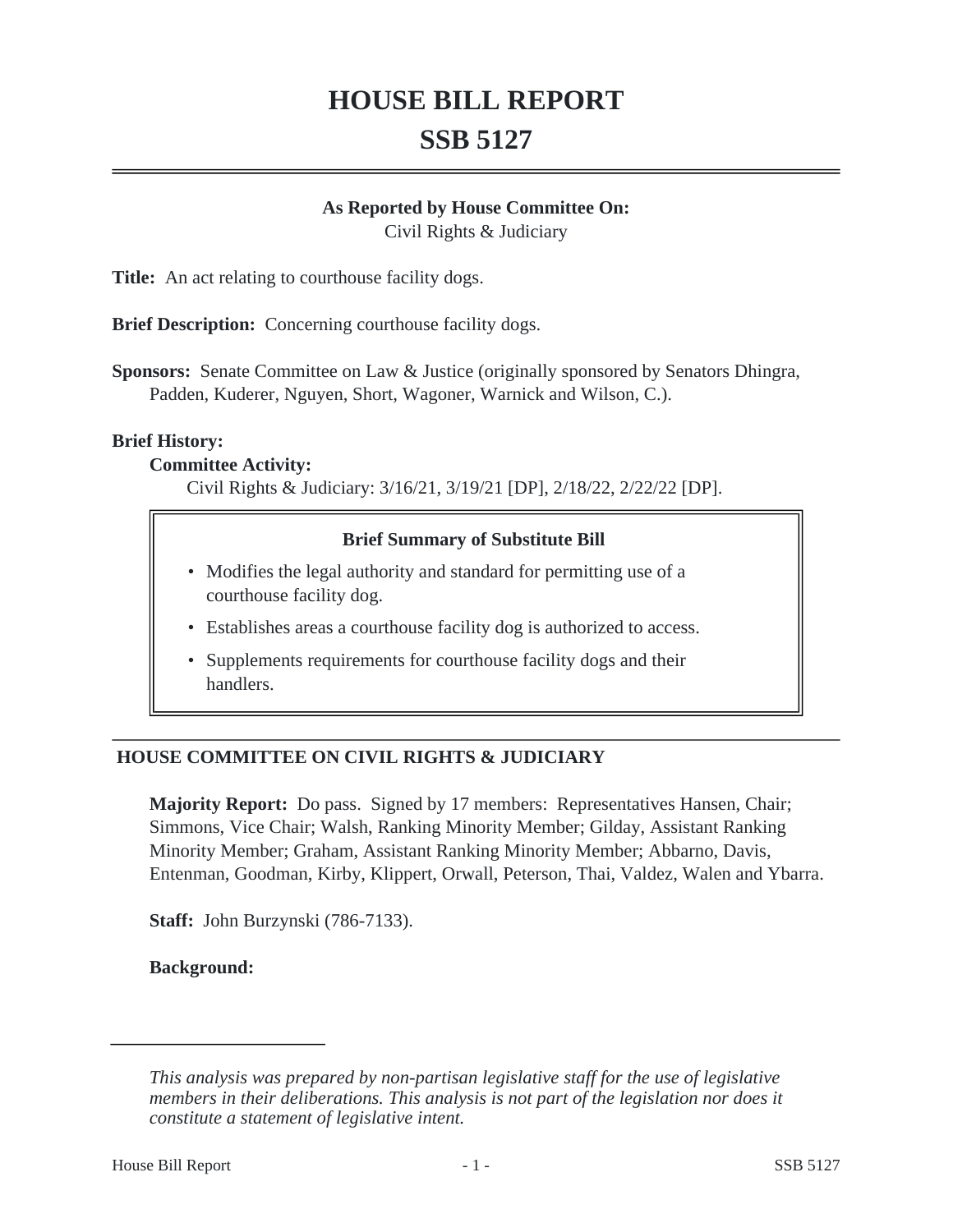Washington law authorizes courts to permit courthouse facility dogs in any judicial proceedings and adopt rules for the use of such dogs. A "courthouse facility dog" is a dog that: (1) has graduated from an accredited program; and (2) provides services in the legal system to provide quiet companionship to witnesses during stressful legal proceedings.

Courts with an available courthouse facility dog must allow a witness under 18, or who has a developmental disability, to be accompanied by a courthouse facility dog. Courts may allow any other witness to be accompanied by a courthouse facility dog.

A party desiring the assistance of a courthouse facility dog must file a motion setting out:  $(1)$  the credentials of the dog;  $(2)$  that the dog is adequately insured;  $(3)$  that a relationship has been established between the witness and the dog in anticipation of testimony; and (4) reasons why the dog is necessary to facilitate the witness's testimony. Upon a finding that the presence of a courthouse facility dog is necessary to facilitate a witness's testimony, the witness must be afforded the opportunity to have a courthouse facility dog accompany the witness while testifying, if a courthouse facility dog and certified handler are available within the jurisdiction of the court in which the proceeding is held.

A certified handler must be present in the courtroom with a courthouse facility dog. A "certified handler" is a person who: (1) was trained to handle the courthouse facility dog by the assistance dog organization that placed the dog; and (2) is a professional working in the legal system who is knowledgeable about its practices. Washington law provides the courthouse facility dog should be trained to accompany the witness to the stand without being attached to the certified handler by a leash and to lie on the floor out of view of the jury while the witness testifies.

In a jury trial, during the course of jury selection and with the court's approval, either party may question prospective jurors on whether the presence of a courthouse facility dog would create undue sympathy or prejudice. To the extent possible, the court must ensure the jury cannot observe the courthouse facility dog prior to, during, or after witness testimony. On request, the court must provide a jury instruction designed to prevent any prejudice from the presence of the courthouse facility dog.

## **Summary of Bill:**

## Legal Authority and Standard.

Courts are authorized to exercise discretion in permitting a courthouse facility dog to be used in any judicial proceeding, but must continue to allow a witness who is under 18, or who has a developmental disability, to use a courthouse facility dog if the courthouse has one available.

A motion for a court to permit the use of a courthouse facility dog must set out the reasons why the courthouse facility dog would help reduce the witness's anxiety and elicit the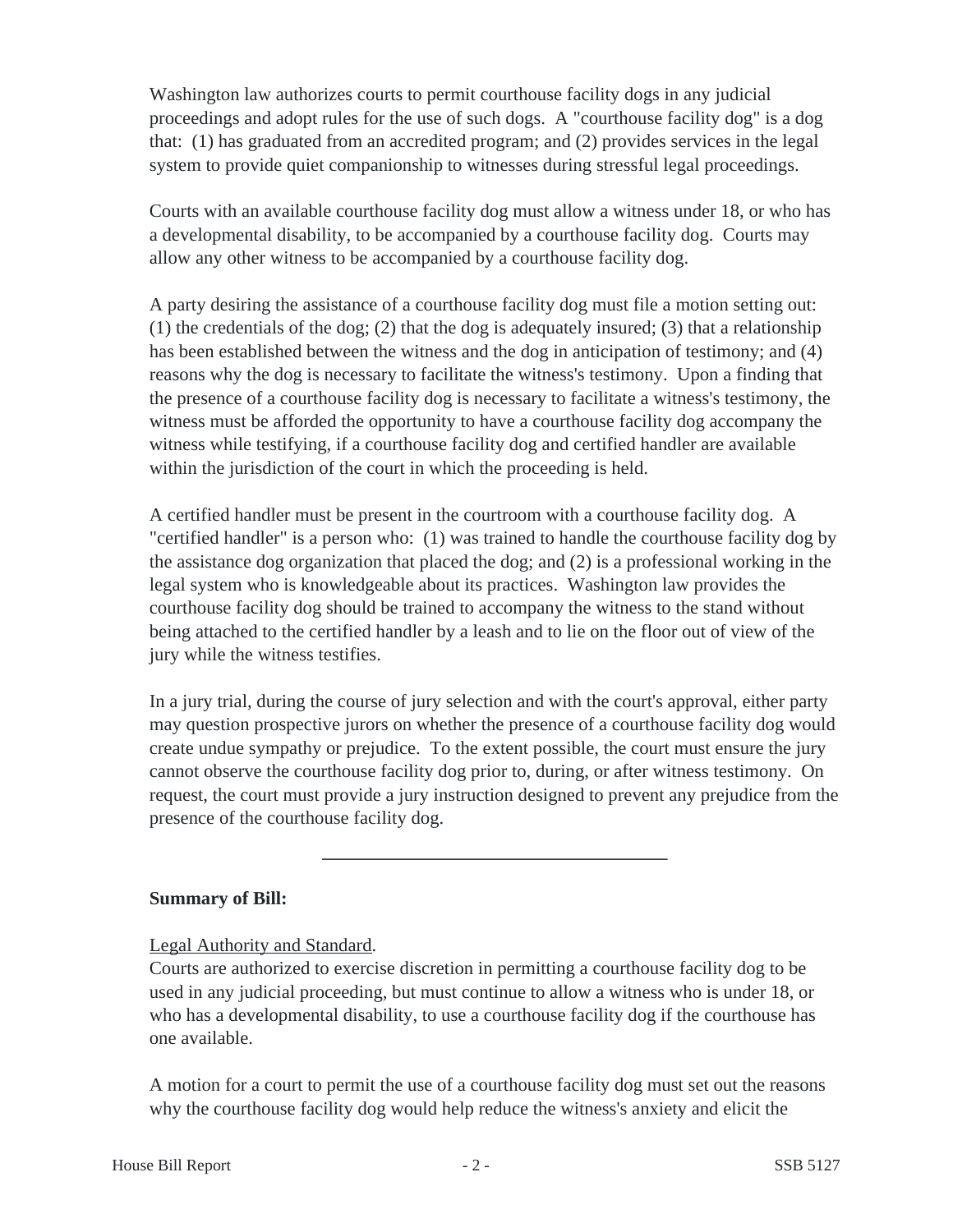witness's testimony.

When the court finds the circumstances warrant the presence of a courthouse facility dog, the court must state the basis for its decision on the record.

# Courthouse Facility Dog Access.

A courthouse facility dog accompanied by a certified handler is expressly authorized to access: (1) any courthouse; (2) any location where the courthouse facility dog and certified handler provide services, participate in administrative activities of the courthouse facility dog program, engage in community outreach, or participate in training activities; (3) any location related to a law enforcement investigation where law enforcement requests their presence; and (4) matters pending in the civil or criminal justice system. Authorized locations include places of public accommodation, all modes of public transportation, children's advocacy centers, schools, day care facilities, law enforcement agencies, prosecutors' offices, attorneys' offices, medical facilities, specialty courts, and courtappointed special advocates and guardian ad litem program offices.

# Courthouse Facility Dog and Handler Requirements.

In addition to existing requirements, a courthouse facility dog:

- must demonstrate continued proficiency in providing safe and reliable services through ongoing training;
- must provide quiet companionship to witnesses and potential witnesses during stressful interviews, examinations, meetings, and other encounters associated with a law enforcement investigation, and legal proceedings; and
- must travel as needed with a certified handler as a team to and from authorized locations for training, community outreach, and other purposes associated with the operations of a courthouse facility dog program.

In addition to existing requirements, a certified handler:

- must be a professional working in the legal system who is knowledgeable about its practices including, but not limited to, victim advocates, forensic interviewers, detectives, prosecuting attorneys, and guardians ad litem; and
- may be asked to show identification provided by the qualified assistance dog organization that trained the courthouse facility dog and certified handler.

## **Appropriation:** None.

**Fiscal Note:** Available.

**Effective Date:** The bill takes effect 90 days after adjournment of the session in which the bill is passed.

## **Staff Summary of Public Testimony:**